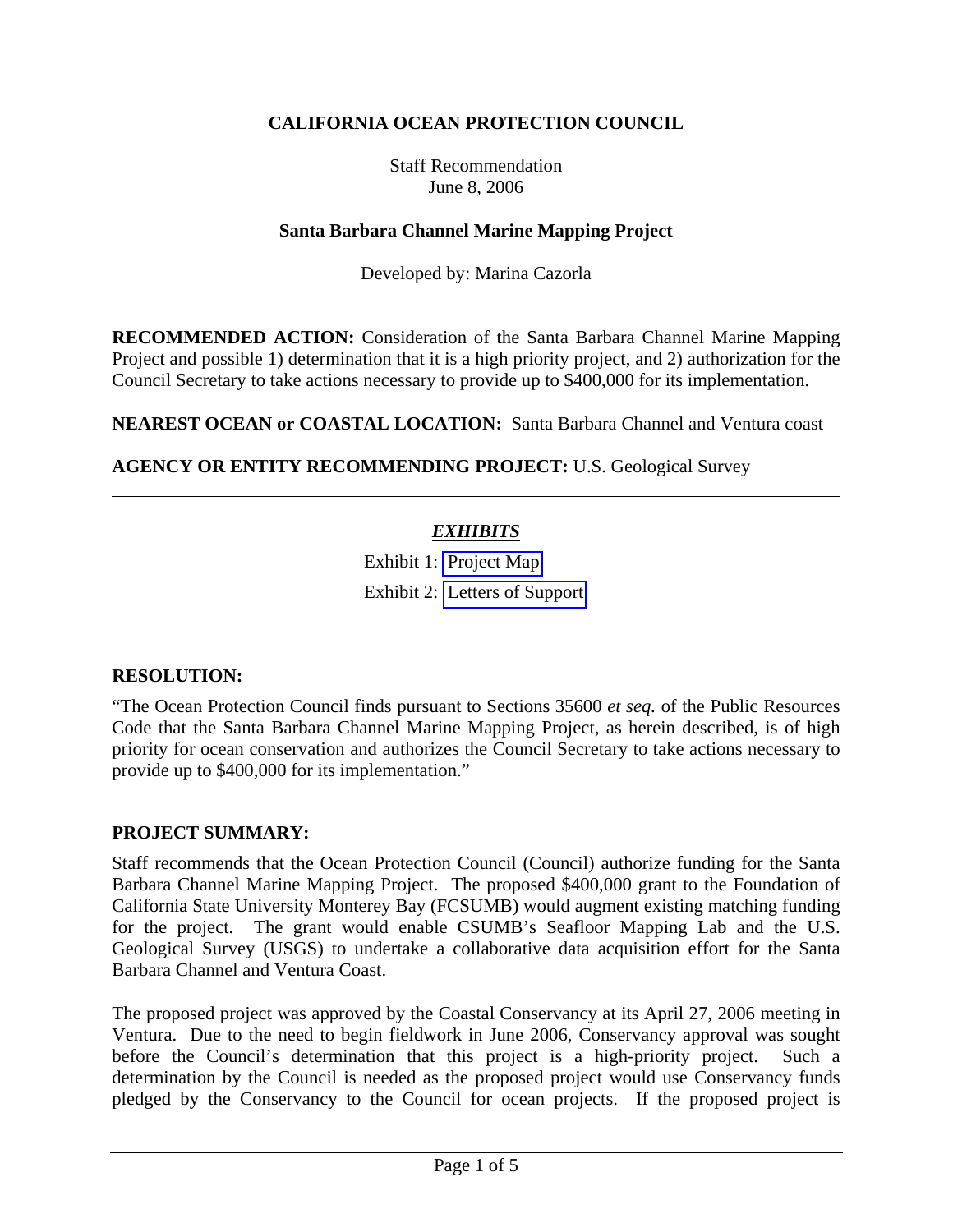approved by the Council, the grantee will use various geo-referenced mapping technologies as appropriate, including side-scan and multi-beam sonar to map areas of the Santa Barbara Channel and Ventura Coast. Using this new data, the grantee and USGS will deliver processed data and map products for the public and resource managers to better understand the current composition of the seafloor and habitat conditions in the project area.

### **Project description**

USGS already performs collaborative seafloor mapping work in the Santa Barbara Channel area focused on habitat characterization, coastal processes and erosion, and geologic hazards. The USGS, Minerals Management Service, the BEACON (Beach Erosion Authority for Clean Oceans and Nourishment) consortium of local government agencies, and the City of Carpinteria currently fund this collaborative work. USGS and CSUMB mapping work planned for 2006 is shown in yellow in Exhibit 1. The proposed project would allow the expansion of alreadyplanned mapping work in the Santa Barbara Channel area and would make data acquisition more cost-efficient by reducing the proportional cost of mobilizing and demobilizing survey ships, equipment and personnel. The proposed expanded 2006 mapping area is shown as blocks A through D in green in Exhibit 1, and is defined roughly as the area between Ventura and Point Mugu. Mapping of areas E through H (defined roughly as the area between Goleta and Ventura) would be completed in 2007, contingent upon federal matching funding from USGS.

### **Applications of seafloor mapping in the Santa Barbara Channel area**

Accurate statewide mapping of seafloor substrate, marine habitat types, and bathymetry (underwater topography) of California's nearshore waters is a crucial component necessary to guide multiple ocean management decisions. Designating marine reserves, understanding sediment transport systems, ensuring shipping safety, identifying dredging and dumping sites, regulation of offshore coastal development, and illuminating the dynamics of fisheries and other marine species, are just a few of the applications that benefit from coastal and marine mapping data and products. In the Santa Barbara Channel area in particular, mapping would inform several important efforts: (a) benthic habitat mapping to support the Marine Life Protection Act (MLPA) and marine protected area design; (b) identification of potential offshore sand bodies for use in nourishing the region's depleted beaches and identification of regional marine sediment budget; (c) assessment of potential earthquake and tsunami hazards through identification of submarine faults and canyons; (d) improvement of information on oil seeps, discharge and potential environmental impacts; (e) provision of an ecological baseline for assessing and addressing potential sediment impacts associated with the planned removal of Matilija Dam.

# **The California Coastal and Marine Mapping Workshop**

The proposed project would conform to the guidelines and standards set at the California Coastal and Marine Mapping Workshop that was held in December 2005. The Ocean Protection Council funded this workshop to (1) update the state mapping priorities defined in 2000 by the California Marine Habitat Task Force based on existing data, data needs, and end-user applications; and (2) develop a consensus on mapping protocols and standards, as well as data interpretation and mapping products. The Workshop Report addresses: collection, management, and storage of both existing and newly acquired data; agreed-upon standards and protocols for data collection, post-processing, and interpretation of data; selection of various mapping products appropriate for resource management applications; and dissemination of mapping data and information to end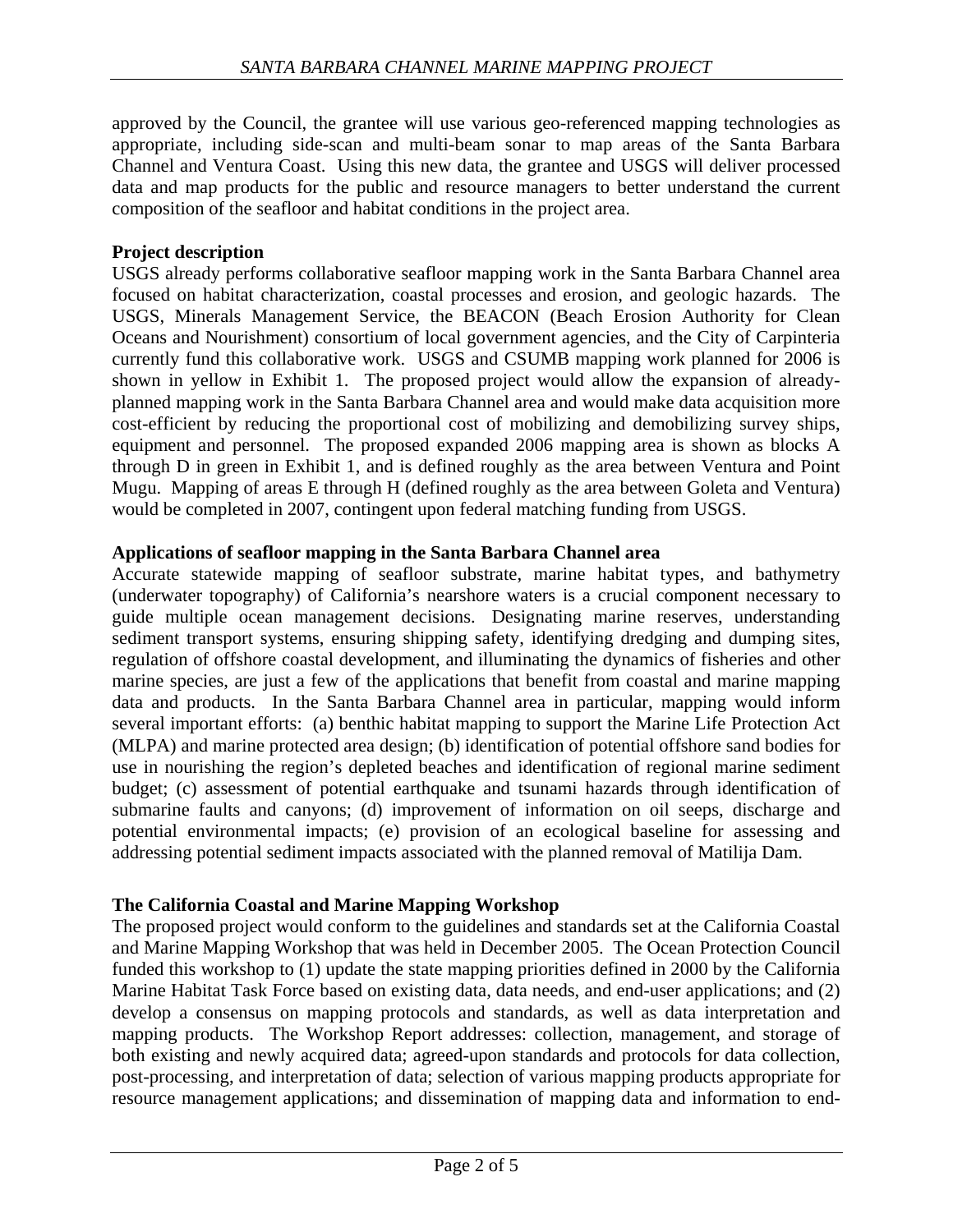users and the public. All workshop participants voted on geographic priorities for future seafloor mapping in California state waters using maps of coastal fishing blocks. Three of the four blocks judged by workshop participants to have the highest mapping priority for the State will be mapped in the proposed project.

### **Grantee description**

The FCSUMB is a  $501(c)(3)$  non-profit organization, a recognized auxiliary to the California State University, and the fiscal agent for CSUMB's Seafloor Mapping Lab. The mission of the FCSUMB is to use its: fiscal flexibility to provide resources and services not supported by the State General Fund; operational expertise to implement and manage commercial enterprises and activities; and entrepreneurial acumen to generate revenue in support of the University's strategic initiatives. The CSUMB Seafloor Mapping Lab operated by Dr. Rikk Kvitek is one of the major seafloor data acquisition institutions in California, with significant experience in seafloor mapping, a dedicated survey vessel, and high-resolution mapping equipment.

### **PROJECT FINANCING:**

#### **Funding Sources for 2006:**

| Ocean Protection Council<br>U.S. Geological Survey<br><b>BEACON</b><br>City of Carpinteria<br><b>Minerals Management Service</b> | \$200,000<br>\$167,000<br>40,000<br>20,000<br>20,000 |
|----------------------------------------------------------------------------------------------------------------------------------|------------------------------------------------------|
| <b>Total 2006 Project Cost</b>                                                                                                   | \$447,000                                            |
| <b>Funding Sources for 2007:</b>                                                                                                 |                                                      |
| Ocean Protection Council                                                                                                         | \$200,000                                            |
| U.S. Geological Survey (pending)                                                                                                 | \$100,000                                            |
| Other matching sources (pending)                                                                                                 | <b>TBD</b>                                           |
| <b>Total 2007 Project Cost</b>                                                                                                   | \$300,000                                            |

The Ocean Protection Council's contribution of \$400,000 is expected to come from the Coastal Conservancy's FY 01/02 and FY 02/03 appropriation from the "California Clean Water, Clean Air, Safe Neighborhood Parks and Coastal Protection Act of 2002" (Proposition 40) for water quality projects. This funding source may be used for the deployment and development of land and water resources in accordance with the provisions of the Conservancy's enabling legislation, Division 21 of the Public Resources Code. The proposed project serves to assist in the management of water quality and sediment related to the planned removal of Matilija Dam and the management of sediment for beach nourishment along the Santa Barbara Channel, consistent with Chapter 5.5 of the Conservancy's enabling legislation as described below. Proposition 40 also requires the Conservancy to give priority to projects with matching funds. This project is supported by substantial matching funds from USGS, BEACON, the City of Carpinteria and the Minerals Management Service.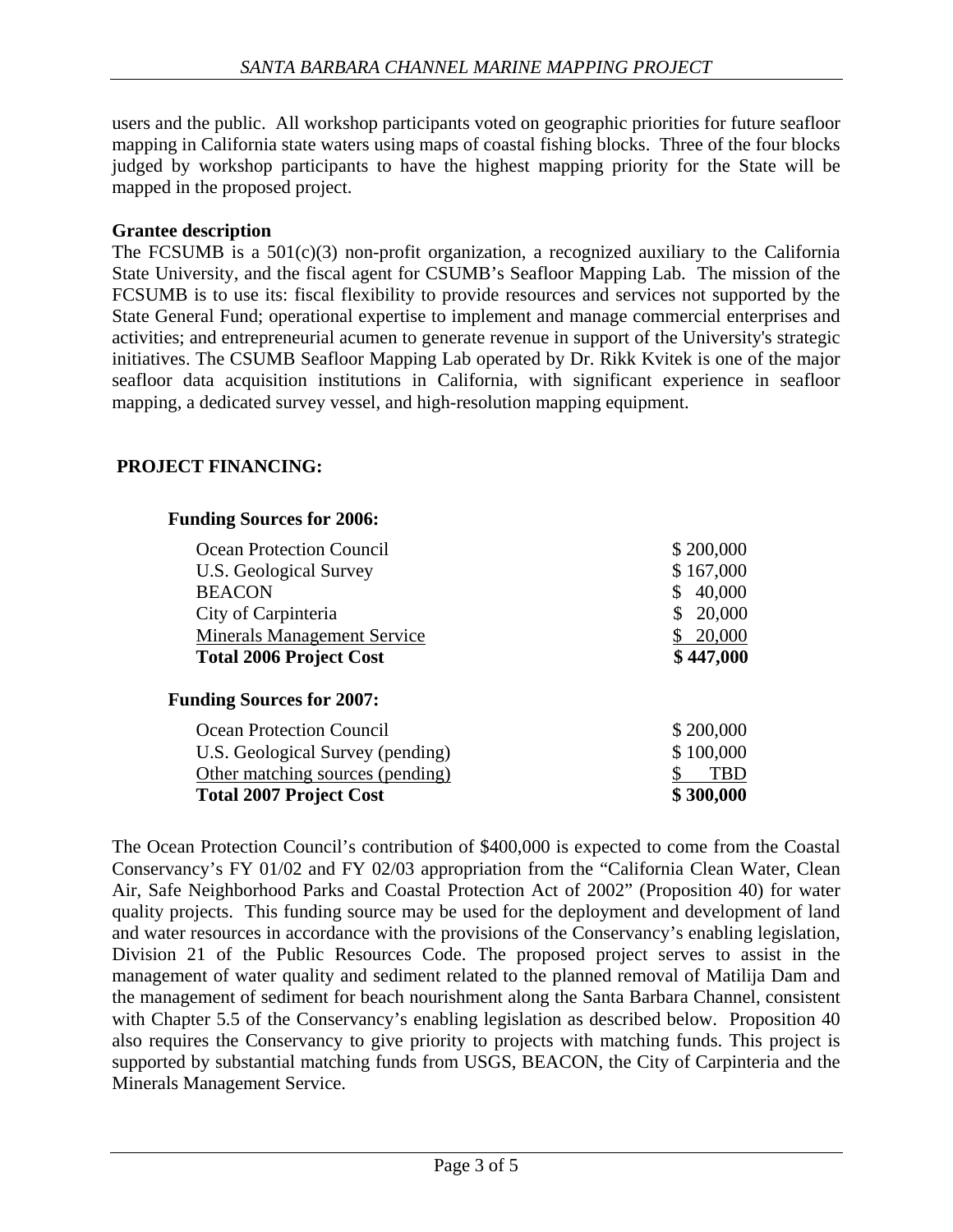### **CONSISTENCY WITH CALIFORNIA'S OCEAN ACTION STRATEGY:**

The project is consistent with Action Item 10, which states California should "pursue, support, implement and establish long-term funding for coordinated ecosystem management approaches at the federal, state and local levels to guide and improve the stewardship of ocean and coastal resources." It is also consistent with Action Item 13, which states that the State should identify and prioritize issues that may benefit from additional coordination by the California Ocean Council, including issues arising in the context of protection of marine resources and economic uses of the ocean.

#### **CONSISTENCY WITH LOCAL WATERSHED MANAGEMENT PLAN/STATE WATER QUALITY CONTROL PLAN:**

Water quality control plans, such as the Regional Water Board Basin Plans and the State Water Board's California Ocean Plan, provide the basis for protecting water quality in California. While these plans must be based on sound science, and certain aspects (e.g., Watershed Management Initiative Chapters of the Basin Plans) do encourage collaborative efforts, their primary function is regulatory. Basin Plans are mandated under the Federal Clean Water Act (CWA) and the State Porter-Cologne Water Quality Act (Porter-Cologne). By law these plans must include water quality objectives, which will ensure the reasonable protection of beneficial uses, and a program of implementation for achieving those water quality objectives.

The Basin Plans and the California Ocean Plan are used as a regulatory tool by the Regional Water Board's technical staff. Regional Water Board permits cite the water quality standards and prohibitions applicable to a particular discharge. The water quality control plans are also used by other agencies in their permitting and resource management activities, and they serve as an educational and reference document for dischargers and members of the public.

The proposed project is consistent with California Ocean Plan and the coastal Basin Plans. The mapping of coastal and marine habitats will provide valuable scientific information to assist State and Regional Board staff in protecting water quality through the implementation of the Basin Plans and the Ocean Plan.

#### **CONSISTENCY WITH OCEAN PROTECTION COUNCIL'S INTERIM PROJECT SELECTION CRITERIA & GUIDELINES:**

#### **Mandatory Criteria**

- **1. Furthers the following statutory purposes and policies of the Ocean Protection Act:**
	- **Improves management, conservation, and protection of coastal waters and ocean ecosystems:** This project will provide essential data and mapping of coastal and marine ecosystems, which will support management and conservation of these resources.